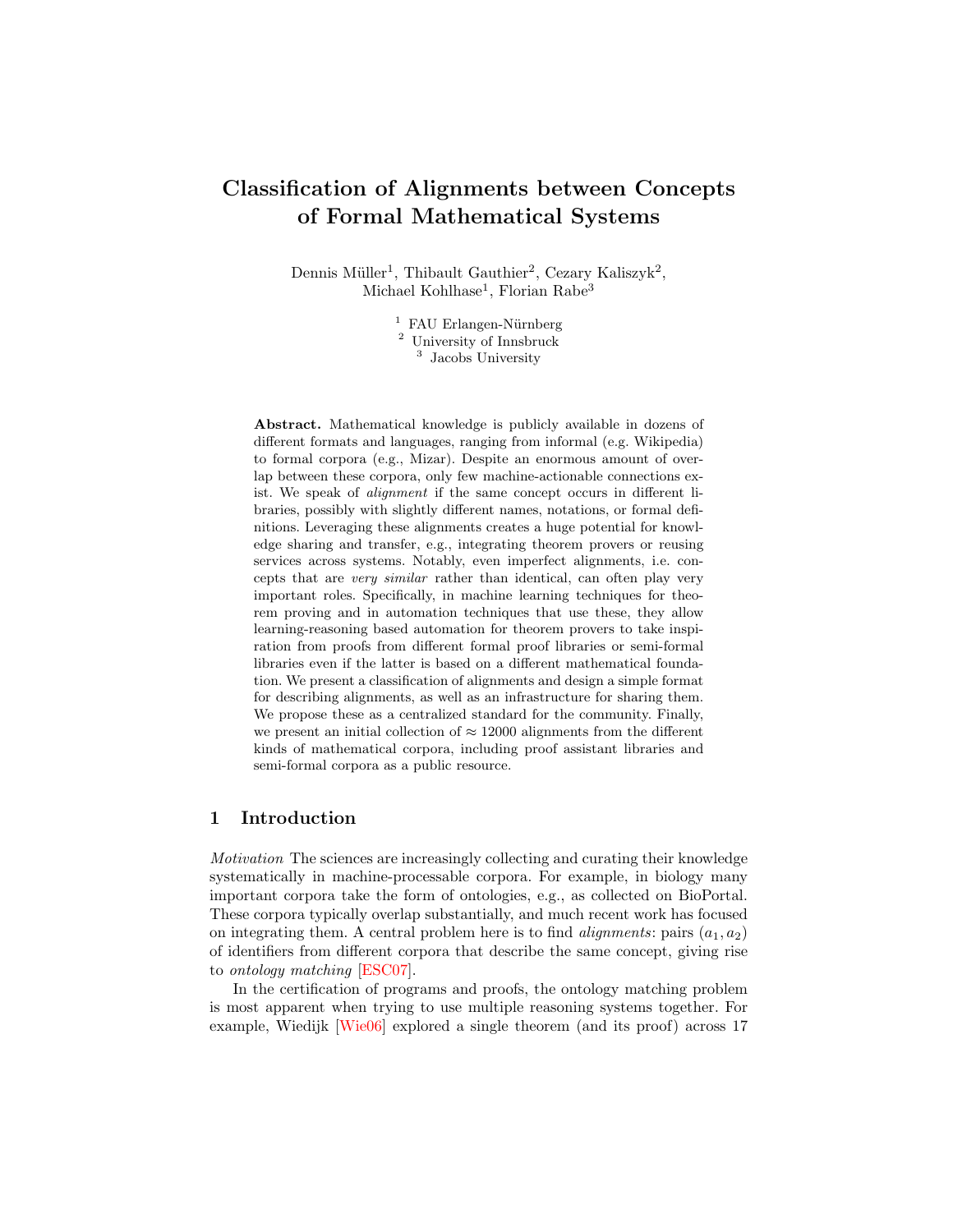proof assistants implicitly generating alignments between the concepts present in the theorem's statement and proof. The Why3 system [\[BFMP11\]](#page-13-1) maintains a set of translations into different reasoning systems for discharging proof obligations. Each translation must manually code individual alignments of elementary concepts such as integers or lists in order to fully utilize the respective system's automation potential. But automating the generation and use of alignments, which would be necessary to scale up such efforts, is challenging because the knowledge involves rigorous notations, definitions, and properties, which leads to very diverse corpora with complex alignment options. This makes it very difficult to determine if an alignment is perfect (we will attempt to define this notion in the next section), or to predict whether an imperfect alignment will work just as well or not at all.

Alignment use cases Many practical services are enabled by alignments:

- Simultaneous browsing of multiple corpora. This is already enabled (so far for a limited number of corpora) by our system presented in Section [4.](#page-10-0)
- Imperfect alignments can be used to search for a single query expression in multiple corpora at once. This has been demonstrated in the Whelp search engine [\[AGC](#page-13-2)+04] where Coq and Matita shared the URI syntax with the basic Calculus of Constructions constants aligned, as well as by the Math-WebSearch engine [\[KR14\]](#page-14-1).
- Statistical analogies extracted from large formal libraries combined with imperfect alignments can be used to create new conjectures and thus to automatically explore a logical corpus [\[GKU16\]](#page-13-3). This complements the more classical conjecturing and theory exploration mechanisms.
- Automated reasoning services can make use of alignments to provide more precise proof recommendations. The quality of the HOL(y)Hammer proof advice for HOL Light can be improved from 30% to 40% by using the imperfect alignments to HOL4 [\[GK15\]](#page-13-4).
- Translations between systems. [\[KK13\]](#page-14-2) uses more than 70 manually discovered alignments between HOL Light and Isabelle/HOL to obtain translated theorems that talk about target system constants and types. Note, that it is not necessary for the translation for the definitions of the concepts to be the same. It is enough if the same properties are provable or if they yield the same computational behavior. Consider the real numbers: In some HOL proof assistants they are defined using Cauchy sequences, while others use Dedekind cuts. The two structures share all the relevant real number properties. However, they disagree with respect to irrelevant properties, e.g., in the construction of the former usually a canonical Cauchy sequence for each real number is introduced. Despite this minor difference, we can use such an alignment in a logical translation [\[KK13\]](#page-14-2).
- Refactoring of proof assistant corpora. Aligning concepts across versions of the same proof corpus combined with statement normalization and consistent name hashing allowed discovering 39 symbols with equivalent defini-tions [\[KU15\]](#page-14-3) in the Flyspeck development  $[H<sup>+</sup>15]$  $[H<sup>+</sup>15]$ .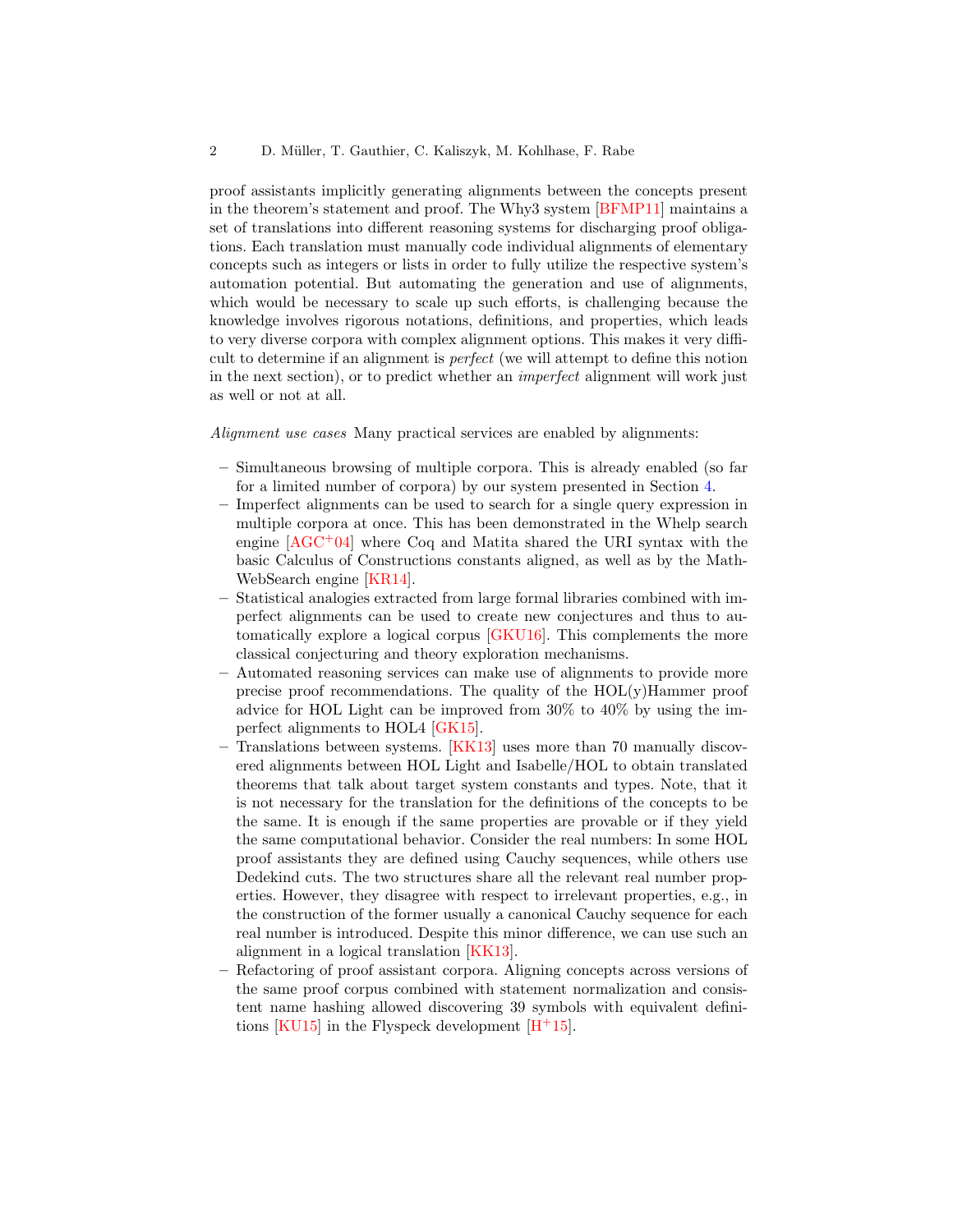Automatic search for alignments Finding alignments, preferably automatically, has proved extremely difficult in general. There are three reasons for this: the conceptual differences between logical corpora found in proof assistants, computational corpora containing algorithms from computer algebra systems, narrative corpora that consists of semi-formal descriptions from wiki-related tools; the diversity of the underlying formal languages and tools; and the differences between the organization of the knowledge in the corpora.

Recently, the second and third authors have developed heuristic methods for automatically finding alignments [\[GK14\]](#page-13-6) targeted at integrating logical corpora, which we integrate into our developments in Section [2.](#page-3-0) Independently, Deyan Ginev built a library [\[GC14\]](#page-13-7) of about 50,000 alignments between narrative corpora including Wikipedia, Wolfram Mathworld, PlanetMath and the SMGloM semantic multilingual glossary for mathematics. For this, the NNexus system indexes the corpora and applies clustering algorithms to discover concepts.

Related Work Alignments between computational corpora occur in bridges between the run time systems of programming languages. Alignments between logical and computational corpora are used in proof assistants with code generation such as Isabelle [\[WPN08\]](#page-14-4) and Coq [\[Coq15\]](#page-13-8). Here functions defined in the logic are aligned with their implementations in the programming language in order to generate fast executable code from formalizations.

The dominant methods for integrating logical corpora so far have focused on truth-preserving translations between the underlying knowledge representation languages. For example, [\[KS10\]](#page-14-5) translates from Isabelle/HOL to Isabelle/ZF. [\[KW10\]](#page-14-6) translates from HOL Light to Coq, [\[OS06\]](#page-14-7) to Isabelle/HOL, and [\[NSM01\]](#page-14-8) to Nuprl. Older versions of Matita [\[ACTZ06\]](#page-13-9) were able to read Coq compiled theory files.  $[CHK+11]$  $[CHK+11]$  build a library of translations between different logics.

However, most translations are not alignment-aware, i.e., it is not guaranteed that  $a_1$  will be translated to  $a_2$  even if the alignment is known. This is because  $a_1$  and  $a_2$  may be subtly incompatible so that a direct translation may even lead to inconsistency or ill-typed results.  $[OS06]$  was — to the authors knowledge the first that could be parametrized by a set of alignments. The OpenTheory framework [\[Hur09\]](#page-14-9) provides a number of higher-order logic concept alignments. In [\[KR16\]](#page-14-10), the fourth and fifth author discuss the corpus integration problem and conclude that alignments are of utmost practical importance. Indeed, corpus integration can succeed with only alignment data even if no logic translation is possible. Conversely, logic translations contribute little to corpus integration without alignment data.

## Contribution and Overview Our contribution is three-fold.

First, we present a phenomenological study of alignments between proof assistant corpora, as well as with mathematical corpora in Section [2.](#page-3-0) We show a number of imperfect alignments and show how this can be used to benefit knowledge transfer. Second, we propose a standard for storing and sharing alignments (see Section [4\)](#page-10-0), we cover the central ingredient – global identifiers based on MMT URIs  $[RK13]$  – in Section [3.](#page-7-0) Every symbol is assigned a unique way to access it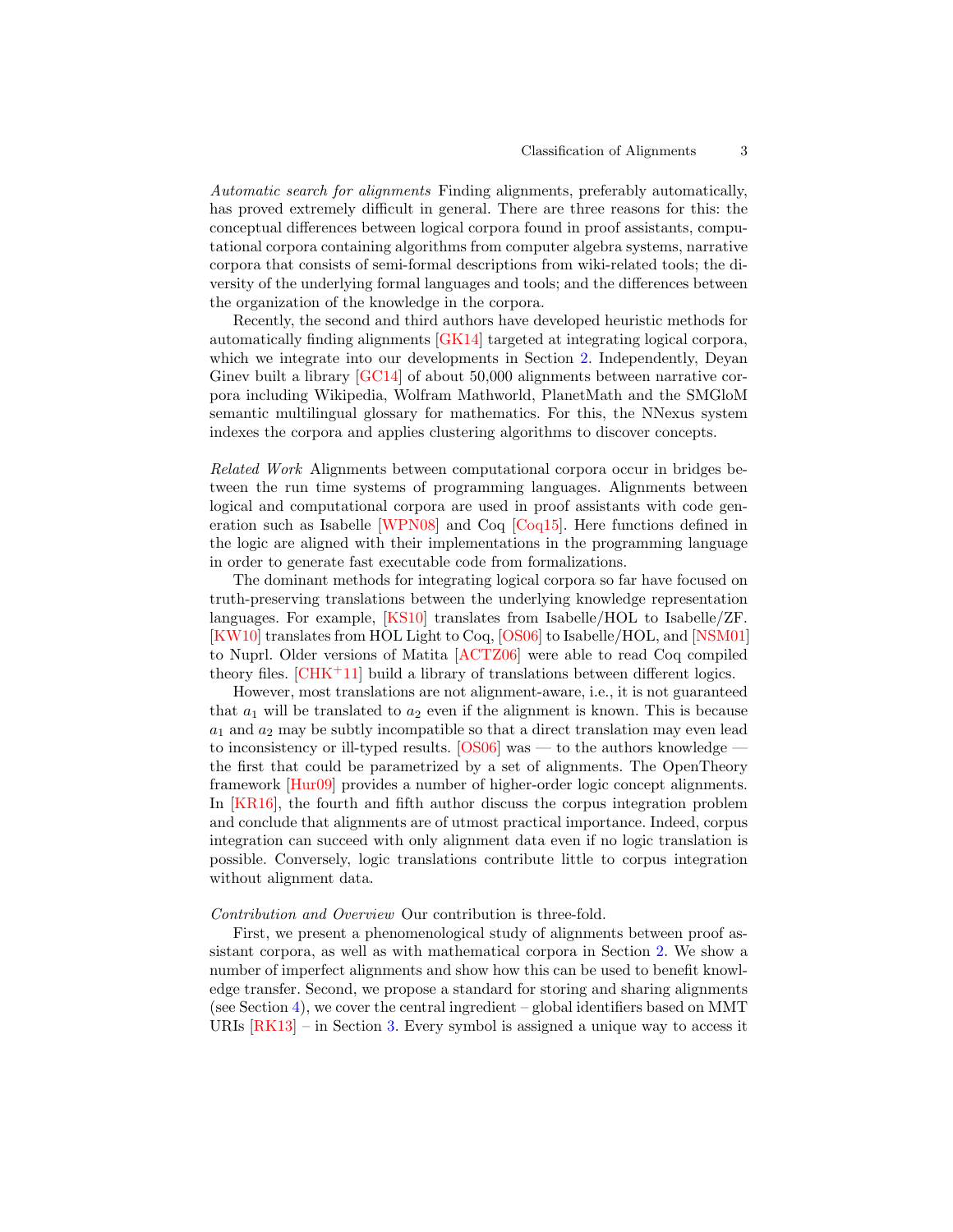across corpora and across logics. The URIs are used both in the system and to give several examples from logical and computational corpora in  $[MGK^+17]$  $[MGK^+17]$ .

Most corpora are developed and maintained by separate, often disjoint communities. That makes it difficult for researchers to utilize alignments because no public resource exists for jointly building a large collection of alignments. Therefore we have started such a resource in form of a central repository as our third contribution — it is public, and we invite all researchers to contribute their alignments. We seeded our repository with the alignment sets mentioned above. Moreover, we are hosting a web-server that allows for conveniently querying for all symbols aligned with a given symbol, currently including  $\approx 12000$  alignments between proof assistant libraries and 22 alignments to semi-formal corpora (transitive closure not included). We describe this standard and infrastructure in Section [4.](#page-10-0)

# <span id="page-3-0"></span>2 Types of Alignments

Let us assume two corpora  $C_1, C_2$  with underlying foundational logics  $F_1, F_2$ . We examine examples for how two concepts  $a_i$  from  $C_i$  can be aligned. Importantly, we allow for the case where  $a_1$  and  $a_2$  represent the same abstract mathematical concept without there being a direct, rigorous translation between them.

The types of alignments in this section are purely phenomenological in nature: they exemplify the difficulty of the problem and provide benchmarks for rigorous definitions. While some types are relatively straightforward, others are so difficult that giving a rigorous definitions remains an open problem. This is because alignments ideally legitimize translations from  $F_1$  to  $F_2$  that replace  $a_1$  with  $a_2$ . But in many situations these translations, while possible in principle, are much more difficult than simply replacing one symbol with another. The alignment types below are roughly ordered by increasing difficulty of this translation.

*Perfect Alignment* If  $a_1$  and  $a_2$  are logically equivalent (modulo a translation  $\varphi$ between  $F_1$  and  $F_2$  that is fixed in the context), we speak of a perfect alignment. More precisely, all formal properties (type, definition, axioms) of  $a_1$  carry over to  $a_2$  and vice versa. Typical examples are primitive types and their associated operations. Consider:

 $Nat<sub>1</sub> : Type$   $Nat<sub>2</sub> : Type$ 

then translations between  $C_1$  and  $C_2$  can simply interchange  $a_1$  and  $a_2$ .

The above example is deceptively simple for two reasons. Firstly, it hides the problem that  $F_1$  and  $F_2$  do not necessarily share the symbol Type. Therefore, we need to assume that there are symbols  $Type_1$  and  $Type_2$ , which have been already aligned (perfectly). Such alignments are crucial for all fundamental constructors that occur in the types and characteristic theorems of the symbols we want to align such as Type,  $\rightarrow$ , bool,  $\land$ , etc. These alignments can be handled with the same methodology as discussed here. Therefore, here and below, we assume we have such alignments and simply use the same fundamental constructors for  $F_1$ and  $F_2$ .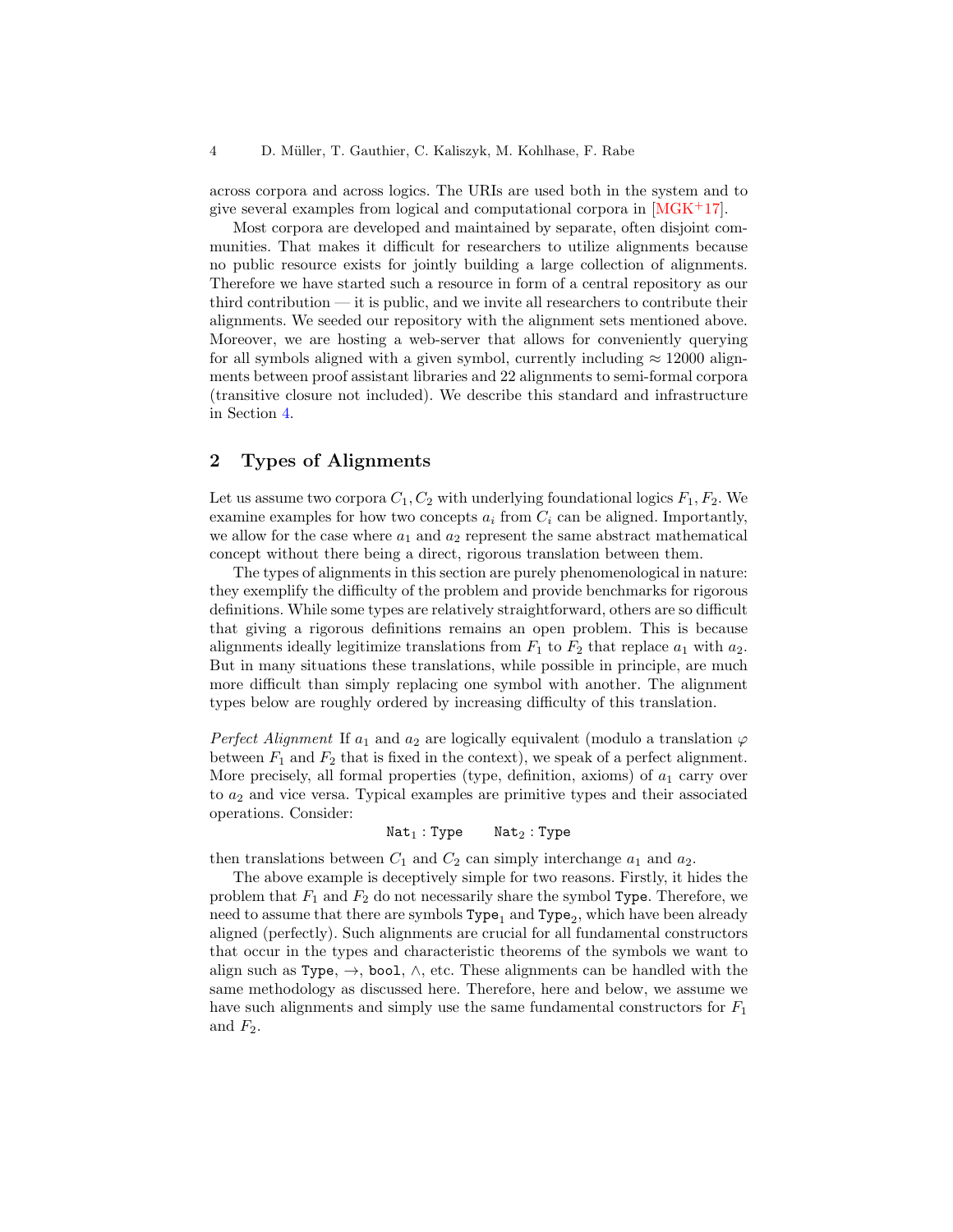Secondly, it ignores that we usually want (and can reasonably expect) only certain formal properties to carry over, namely those in the interface theory in the sense of  $[KR16]$  — i.e. those properties that are still meaningful after abstracting away from the specific foundational logics  $F_i$ . For example, in [\[MGK](#page-14-12)+17] we give many perfect alignments between symbols that use different but equivalent definitions.

Alignment up to Argument Order Two function symbols can be perfectly aligned except that their arguments must be reordered when translating.

The most common example is function composition, whose arguments may be given in application order  $(f \circ q)$  or in diagram order  $(f; q)$ . Another example is given

```
contains<sub>1</sub> : (T : Type) \rightarrow SubSet T \rightarrow T \rightarrow bool
```
 $in_2$ :  $(T : Type) \rightarrow T \rightarrow SubSet T \rightarrow bool$ 

Here the expressions contains<sub>1</sub> $(T, A, x)$  and in<sub>2</sub> $(T, x, A)$  can be translated to each other.

Alignment up to Determined Arguments The perfect alignment of two function symbols may be broken because they have different types even though they agree in most of their properties. This often occurs when  $F_1$  uses a more fine-granular type system than  $F_2$ , which requires additional arguments.

Examples are untyped and typed (polymorphic, homogeneous) equality: The former is binary, while the latter is ternary

> $\operatorname{\sf eq}_1 : \operatorname{\sf Set} \to \operatorname{\sf Set} \to \operatorname{\sf bool}$  $\operatorname{\sf eq}_2 : (T : \operatorname{Type}) \to T \to T \to \operatorname{\sf bool}$ .

The types can be aligned, if we apply  $\varphi(\texttt{Set})$  to  $\texttt{eq}_2$ . Similar examples arise between simply- and dependently-typed foundations, where symbols in the latter take additional arguments.

These additional arguments are uniquely determined by the values of the other arguments, and a translation from  $C_1$  to  $C_2$  can drop them, whereas the reverse translations must infer them – but  $F_1$  usually has functionality for that (e.g. the type parameter of polymorphic equality is usually uniquely determined).

The additional arguments can also be proofs, used for example to represent partial functions as total functions, such as a binary and a ternary division operator

$$
\begin{aligned} \texttt{div}_1: \texttt{Real} &\rightarrow \texttt{Real} \rightarrow \texttt{Real} \\ \texttt{div}_2: \texttt{Real} &\rightarrow \big(d: \texttt{Real}\big) \rightarrow \vdash d \neq 0 \rightarrow \texttt{Real} \end{aligned}
$$

Here inferring the third argument is undecidable in general, and it is unique only in the presence of proof irrelevance.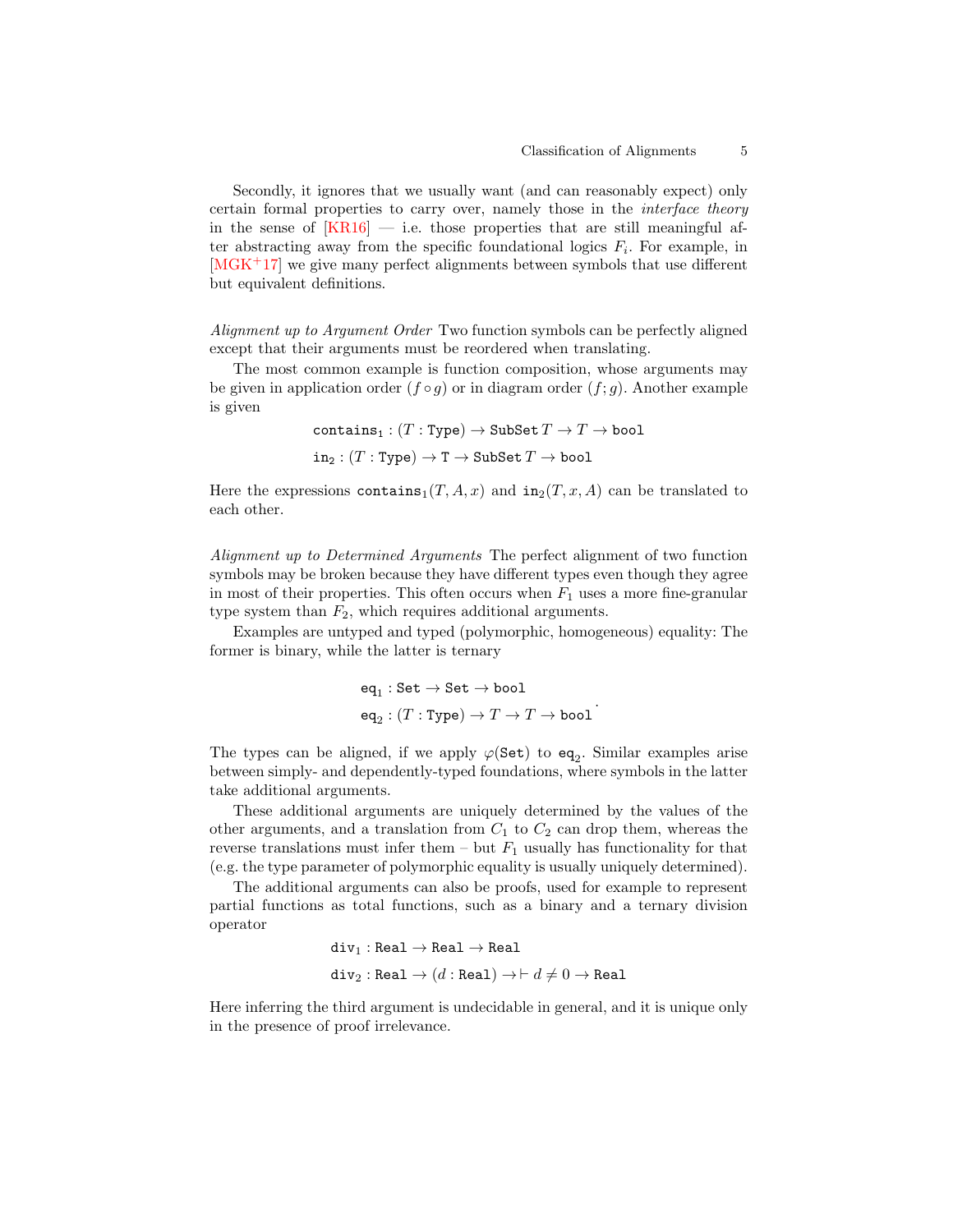Alignment up to Totality of Functions The functions  $a_1$  and  $a_2$  can be aligned everywhere where both are defined. This often happens since it is often convenient to represent partial functions as total ones by assigning values to all arguments. The most common example is division.  $div_1$  might both have the type Real  $\rightarrow$  Real  $\rightarrow$  Real with  $x \text{div}_1 0$  undefined and  $x \text{div}_2 0 = 0$ .

Here a translation from  $C_1$  to  $C_2$  can always replace  $div_1$  with  $div_2$ . The reverse translation can usually replace  $div_2$  with  $div_1$  but not always. In translationworthy data-expressions, it is typically sound; in formulas, it can easily be unsound because theorems about  $div_2$  might not require the restriction to non-zero denominators.

Alignment for Certain Arguments Two function symbols may be aligned only for certain arguments. This occurs if  $a_1$  has a smaller domain than  $a_2$ .

The most fundamental case is the function type constructor  $\rightarrow$  itself. For example,  $\rightarrow_1$  may be first-order in  $F_1$  and  $\rightarrow_2$  higher-order in  $F_2$ . Thus, a translation from  $C_1$  to  $C_2$  can replace  $\rightarrow_1$  with  $\rightarrow_2$ , whereas the reverse translation must be partial.

Another important class of examples is given by subtyping (or the lack thereof). For example, we could have

> $\texttt{plus}_{1}: \texttt{Nat} \rightarrow \texttt{Nat} \rightarrow \texttt{Nat}$  ${\tt plus}_2 : {\tt Real} \to {\tt Real} \to {\tt Real}$ .

Alignment up to Associativity An associative binary function (either logically associative or notationally right- or left-associative) can be defined as a flexary function, i.e., a function taking an arbitrarily long sequence of arguments. In this case, translations must fold or unfold the argument sequence. For example

$$
\mathtt{plus}_{1}: \mathtt{Nat} \to \mathtt{Nat} \to \mathtt{Nat} \qquad \mathtt{plus}_{2}: \mathtt{List}\, \mathtt{Nat} \to \mathtt{Nat}.
$$

All of the above types of alignments allow us to translate expressions between our corpora by modifying the lists of arguments the respective symbols are applied to, even if not always in a straight-forward way. The following types of alignments are more abstract, and any translation along them might be more dependent on the specifics of the symbols under consideration.

Contextual alignments Two symbols may be aligned only in certain contexts. For example, the complex numbers are represented as pairs of real numbers in some proof assistant libraries and as an inductive data type in others. Then only selected occurrences of pairs of real numbers can be aligned with the complex numbers.

Alignment with a Set of Declarations Here a single declaration in  $C_1$  is aligned with a set of declarations in  $C_2$ . An example is a conjunction  $a_1$  in  $C_1$  of axioms aligned with a set of single axioms in  $C_2$ . More generally, the conjunction of a set of  $C_1$ -statements may be equivalent to the conjunction of a set of  $C_2$ -statements.

Here translations are much more involved and may require aggregation or projection operators.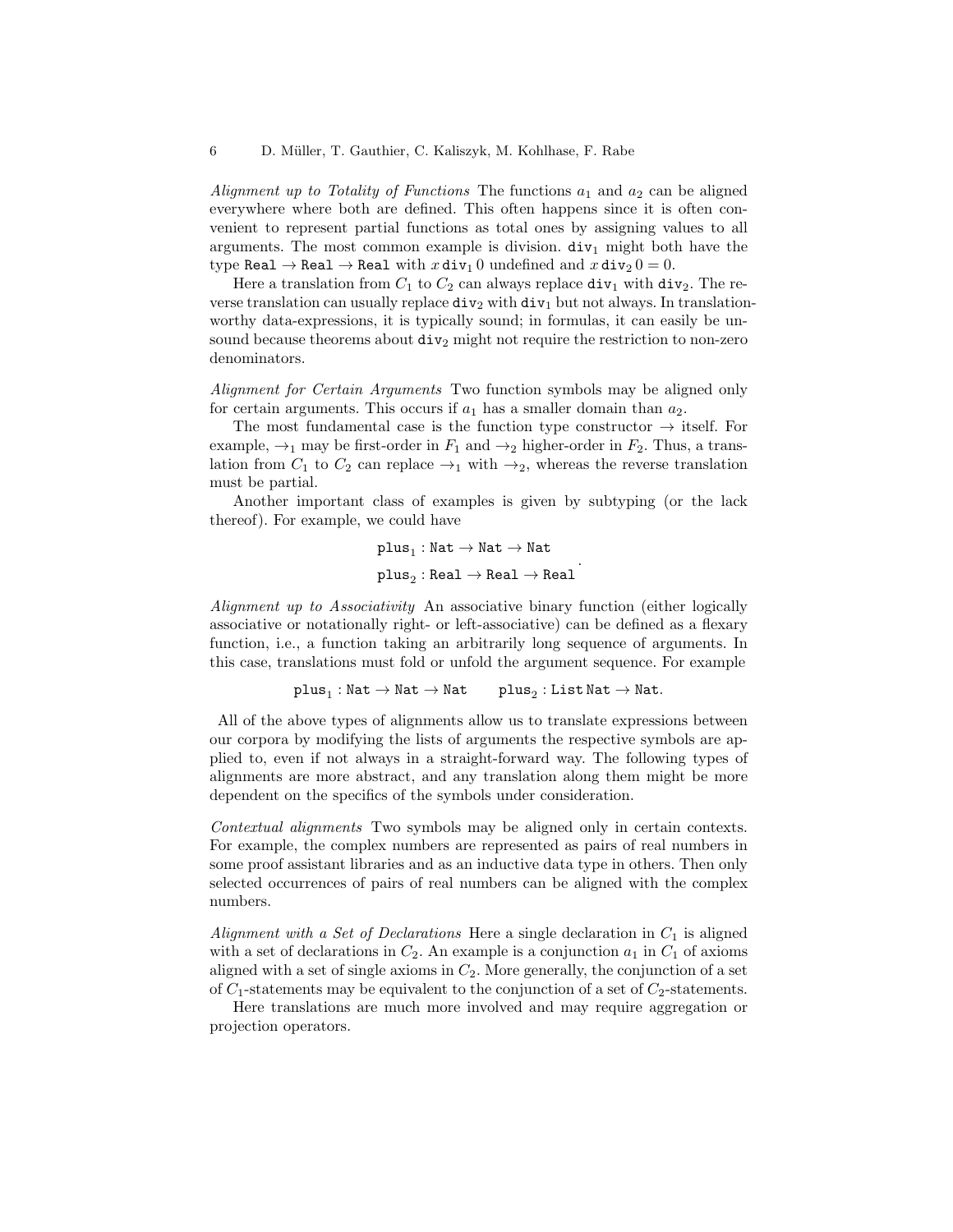Alignment between the Internal and External Perspective on Theories When reasoning about complex objects in a proof assistant (such as algebraic structures, or types with comparison) it is convenient to express them as theories that combine the actual type with operations on it or even properties of such operations. The different proof assistants often have incompatible mechanisms of expressing such theories including type classes, records and functors, with the additional distinction whether they are first-class objects or not.

We define the crucial difference for alignments here only by example. We speak of the internal perspective if we use a theory like

$$
\texttt{theory Magna}_1 = \{u_1: \texttt{Type}, \ \texttt{o}_1: u_1 \rightarrow u_1 \rightarrow u_1\}
$$

and of the external perspective if we use operations like

$$
\begin{aligned} &\texttt{Magma}_2: \texttt{Type}, \; u_2: \texttt{Magma}_2 \rightarrow \texttt{Type}, \\ &\texttt{\circ}_2: (G: \texttt{Magma}) \rightarrow u_2 \, G \rightarrow u_2 \, G \rightarrow u_2 \, G \end{aligned}
$$

Here we have a non-trivial, systematic translation from  $C_1$  to  $C_2$ . A reverse may also be possible, depending on the details of  $F_1$ .

Corpus-Foundation Alignment Orthogonal to all of the above, we have to consider alignments, where a symbol is primitive in one system but defined in another. More concretely,  $a_1$  can be built-into  $F_1$  whereas  $a_2$  is defined in  $F_2$ . This is common for corpora based on significantly different foundations, as each foundation is likely to select different primitives. Therefore, it mostly occurs for the most basic concepts. For example, the boolean connectives, integers and strings are defined in some systems but primitive in others, as in some foundations they may not be easy to define.

The corpus-foundation alignments can be reduced to previously considered cases if we follow the "foundations-as-theories" approach [\[KR16\]](#page-14-10), where the foundations themselves are represented in an appropriate logical framework. Then  $a_1$  is simply an identifier in the corpus of foundations of the framework  $F_1$ .

Opaque Alignments The above alignments focused on logical corpora, partially because logical corpora allow for precise and mechanizable treatment of logical equivalence. Indeed, alignments from a logical into a computational or narrative corpus tend to be opaque: Whether and in what way the aligned symbols correspond to each other is not (or not easily) machine-understandable. For example, if  $a_2$  refers to a function in a programming language library, that functions specification may be implicit or given only informally. Even worse, if  $a_2$  is a wiki article, it may be subject to constant revision.

Nonetheless, such alignments are immensely useful in practice and should not be discarded. Therefore, we speak of opaque alignments if  $a_2$  refers to a symbol whose semantics is unclear to machines.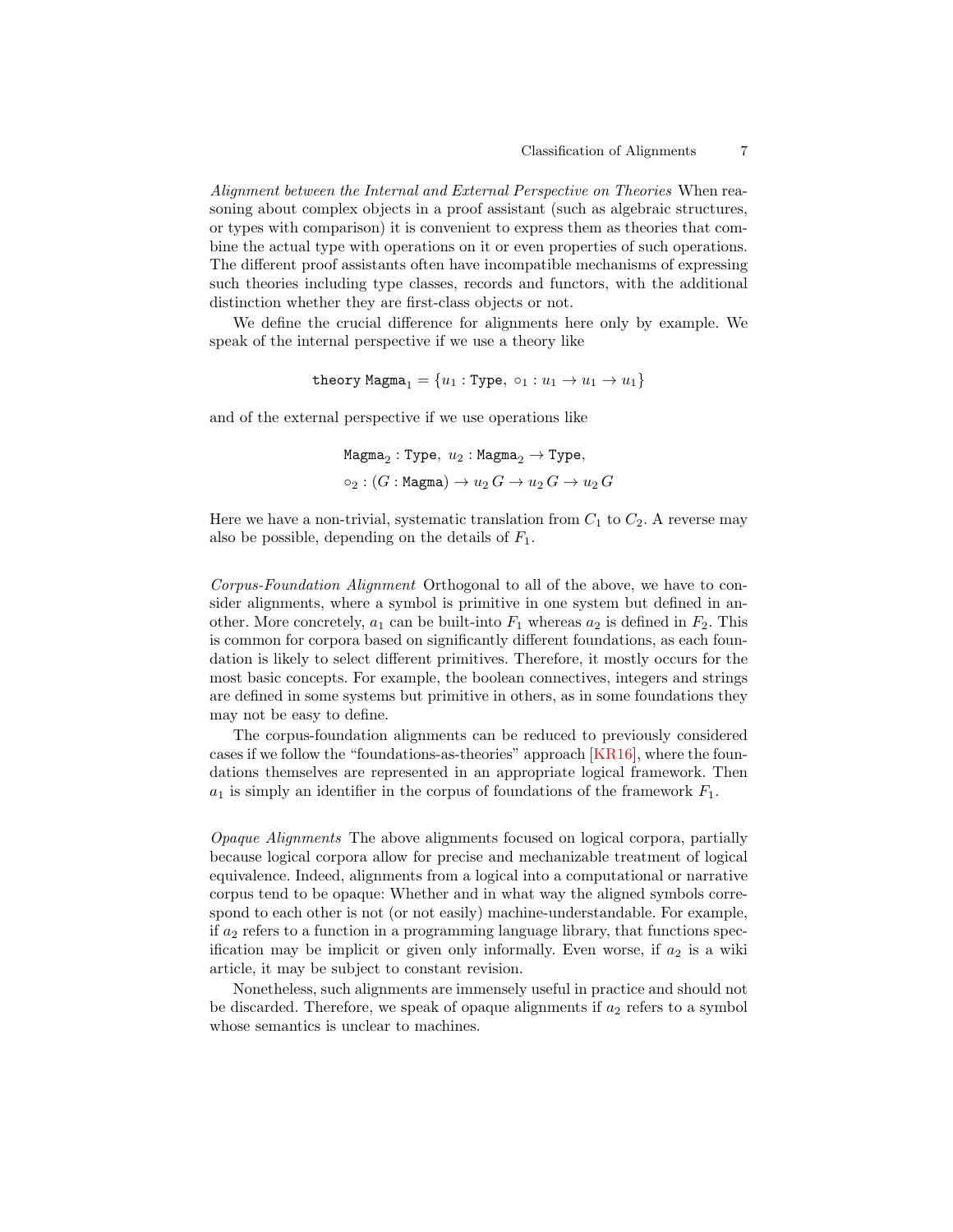Probabilistic Alignments Orthogonal to all of the above, the correctness of an alignment may be known only to some degree of certainty. In that case, we speak of probabilistic alignments. These occur in particular when machine-learning techniques are used to find large sets of alignments automatically. This is critical in practice to handle the existing large corpora.

The problem of probabilistically estimating the similarity of concepts in different corpora was studied before in [\[GK14\]](#page-13-6). We briefly restate the relevant aspects in our setting. Let  $T_i$  be the set of toplevel expressions occurring in  $C_i$ , e.g., the types of all constants and the formulas of all theorems. We assume a fixed set F of alignments, covering in particular the foundational concepts in  $F_1$ and  $F_2$ .

**Definition 1.** The pattern  $P(f)$  of an expression f is obtained by normalizing f to  $N(f)$  and abstracting over all occurrences of concepts that are not in  $F$ , resulting in  $P(f) = \lambda c_1 \ldots c_n$ .  $N(f)$ . If two formulas  $f \in T_1$  and  $g \in T_2$  have  $\alpha$ -equivalent patterns  $\lambda d_1 \ldots d_m$ .  $N(g)$  and  $\lambda e_1 \ldots e_m$ .  $N(h)$ , we define their induced alignments by  $I(f, g) = \{(d_1, e_1), \ldots, (d_m, e_m)\}\.$  We write  $J(p)$  for the union of all  $I(f, g)$  with  $P(f) =_{\alpha} P(g) =_{\alpha} p$ .

Example 1. For the formula  $\forall x. x = 2 \cdot \pi \Rightarrow \cos(x) = 0$  with F not covering the concepts 2,  $\pi$ , 0, and cos, and using a normal form N that exploits the commutativity of equality, we get the pattern  $\lambda c_1$   $c_2$   $c_3$   $c_4$ .  $\forall x$ .  $x = c_1 \cdot c_2 \Rightarrow$  $c_3 = c_4(x)$ .

Let  $a_1, \ldots, a_n$  be the set of all alignments in any  $J(p)$ . We first calculate an initial vector containing the similarities  $sim<sub>i</sub>$  for each  $a<sub>i</sub>$  by

$$
sim_i = \sum_{\{p \ |\ a_i \in J(p)\}} \frac{1}{\ln(2 + card \{ f \ | \ P(f) = p \})}
$$

Intuitively, an alignment has a high similarity value if it was produced by a large number of rare patterns.

Secondly, we iteratively transform this vector until its values stabilize. The idea behind this dynamical system is that the similarity score of an alignment should depend on the quality of its co-induced alignments. Each iteration step consists of two parts: we multiply the vector with the matrix

$$
cor_{kl} = card \{ (f,g) \mid a_k \in I(f,g) \land a_l \in I(f,g) \}
$$

which measures the correlation between  $a_k$  and  $a_l$ , and then (in order to ensure convergence and squash all values into the interval  $[0; 1]$  apply the function  $x \mapsto \frac{x}{x+1}$  to each component.

## <span id="page-7-0"></span>3 Global Identifiers

An essential requirement for relating logical corpora is standardizing the identifiers so that each identifier in the corpus can be uniquely referenced. It is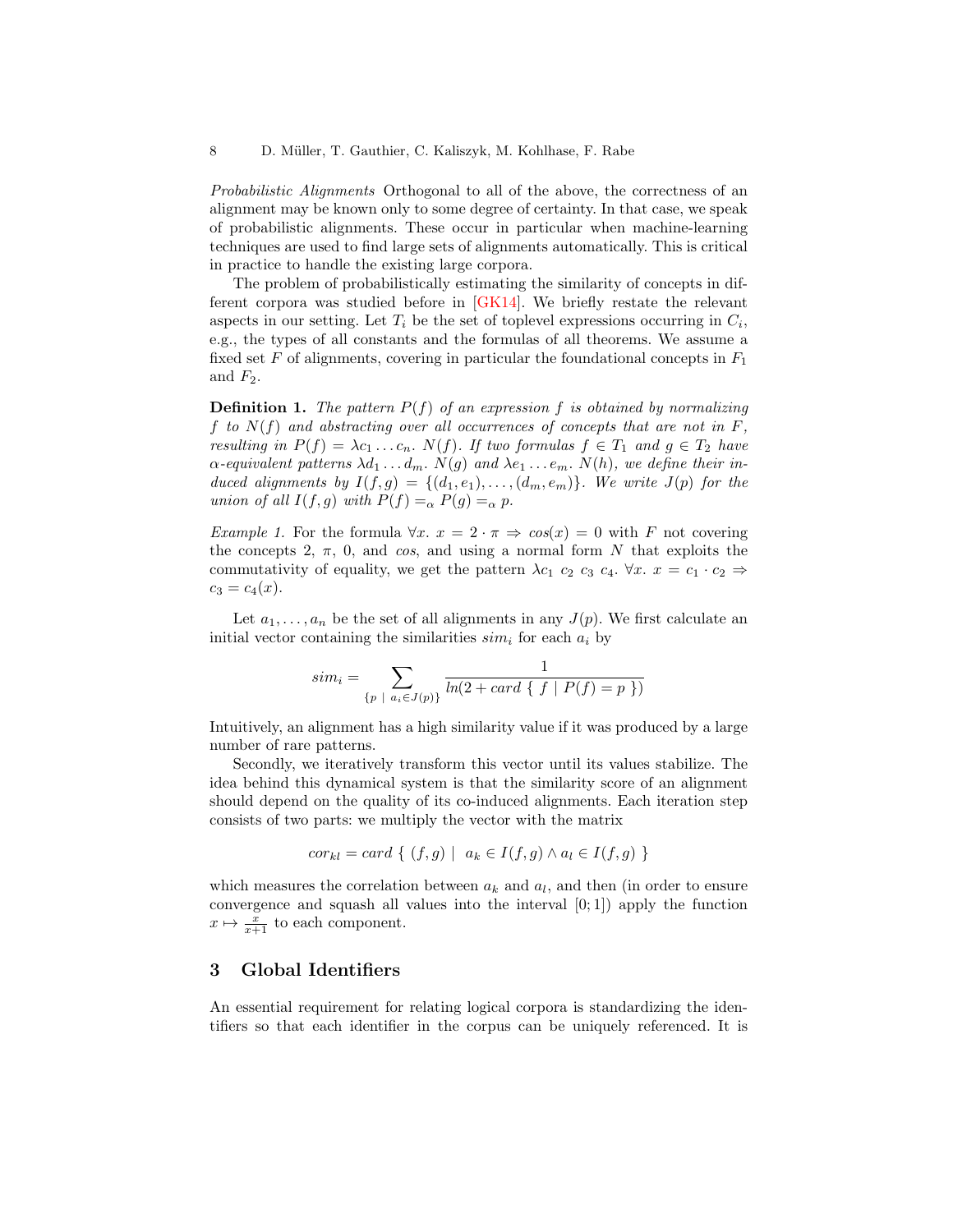desirable to use a uniform naming schema so that the syntax and semantics of identifiers can be understood and implemented as generically as possible. Therefore, we use MMT URIs [\[RK13\]](#page-14-11), which have been specifically designed for that purpose.

#### 3.1 General Structure

Syntax MMT URIs are triples of the form

## NAMESPACE ? MODULE ? SYMBOL

The namespace part is a URI that serve as globally unique root identifiers of corpora, e.g. <http://mathhub.info/MyLogic/MyLibrary>. It is not necessary (although often useful) for namespaces to also be URLs, i.e., a reference to a physical location. But even if they are URLs, we do not specify what resource dereferencing should return. Note that because MMT URIs use ? as a separator, MODULE ? SYMBOL is the query part of the URI, which makes it easy to implement dereferencing in practice.<sup>[4](#page-8-0)</sup>

The module and symbol parts of an MMT URI are logically meaningful names defined in the corpus: The module is the container (e.g., a signature, functor, theory, class, etc.) and the symbol is a name inside the module (of a type, constant, axiom, theorem etc.). Both module and symbol name may consist of multiple /-separated segments to allow for nested modules and qualified symbol names.

MMT URIs allow arbitrary Unicode characters. However, ? and /, which MMT URIs use as delimiters, as well as any character not legal in URIs must be escaped using the %-encoding. We refer to RFC 3986/7 for details.

## 3.2 Namespace Organization

MMT URIs standardize the syntax of the identifiers, but they still allow a lot of freedom how to assign URIs to the concepts in a specific corpus. This assignment is straightforward in principle — after all we only have to make sure that every concept has a unique URI. However, as we will see below, the structure of a corpus can pose some subtle issues that must be addressed carefully. Therefore, we quickly discuss commonly used corpus structures and how these can be used to form URIs systematically.

The common structuring feature of corpora is usually a directory tree. The leaves of this tree are files and contain modules. Moreover, each corpus usually has a certain root namespace. However, systems differ in how they subdivide a corpus into namespaces.

We distinguish the following cases:

<span id="page-8-0"></span><sup>4</sup> For simplicity in the remaining part of the paper we will not give complete HTTP links, but rather use single keyword abbreviations. Complete names of logics and modules are given in the online service.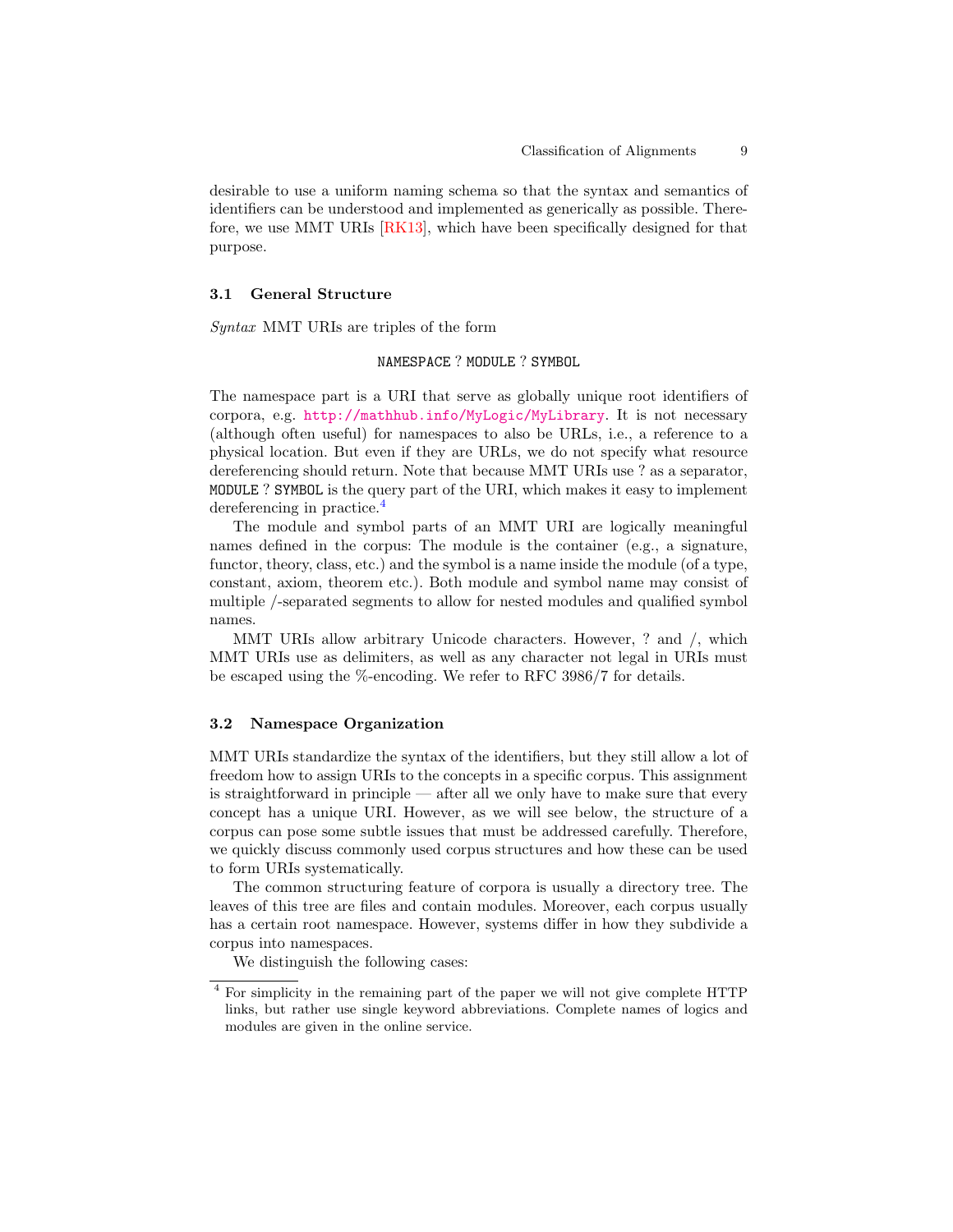- flat structure: All files share the same namespace regardless of their physical location in the directory tree. This naming schema is most well-known from SML. In this case, we can use the root namespace as the fixed namespace for all concepts in the corpus.
- directory-based structure: The namespace of a module is formed by concatenating the root namespace with the path to the directory containing it. There are two subcases regarding the treatment of the file name:
	- files-as-modules: Each file contains exactly one module, whose name is that of the file without the file name extension. The name of the module may be repeated explicitly in the file or may be left implicit. Files as explicitly named modules is most well-known as the convention of Java.
	- irrelevant file names: The file name is irrelevant, i.e., the grouping of modules into files within the same directory is arbitrary. In particular, a file can contain multiple modules.
- file-based structure: The namespace of a module is formed by concatenating the root namespace of the corpus with the path to the file containing it.

## 3.3 URIs for Selected Proof Assistants

Using the principles defined above, we have developed MMT URI formation principles for some important proof assistants: PVS [\[ORS92\]](#page-14-13), Coq [\[Coq15\]](#page-13-8), and Matita, use directory-based namespaces, while HOL4, Mizar have one flat namespace. All of the systems define some kind of named, theory-like structure (e.g. articles in Mizar), which can be used for the module components. If modules are nested, we get module multi-part identifiers which are segmented by slashes. All modules declare symbols, whose names can directly be used in the symbol parts of the MMT URIs. If a symbol name  $N$  is declared multiple times in the same module (due to overloading), we use two-level names of the form  $N/i$  where i numbers all declarations of N in that module (starting at 1).

The exception to this are the HOL systems, in particular **HOL Light**, which does not have an obvious MMT URI formation principle because it does not maintain all its identifiers itself — instead it relies on the OCaml toplevel to store the assigned values. We use directory-based namespaces with files-as-modules. For constants and types introduced by a module we add the prefixes const/ and type/ respectively. If a file contains OCaml modules, we use their names to form multi-segment module names. Accordingly, if symbols result from OCaml structures, we form multi-segment symbol names. This has the effect that HOL Light URIs are formed in exactly the same way as for Coq. The other HOL systems can be treated similarly.

For informal collections of mathematical knowledge like Wikipedia, we can usually adopt similar measures. We interpret Wikipedia as having a flat namespace <http://en.wikipedia.org/wiki>, obtain modules via the files-as-models regime, and use the anchors of editable fragments as symbol names. Thus the statement of uniqueness of identity element and inverses in the Wikipedia article on groups would have the MMT URI [https://en.wikipedia.org/wiki?](https://en.wikipedia.org/wiki?Group_(mathematics)?Uniqueness_of_identity_element_and_inverses) [Group\\_\(mathematics\)?Uniqueness\\_of\\_identity\\_element\\_and\\_inverses](https://en.wikipedia.org/wiki?Group_(mathematics)?Uniqueness_of_identity_element_and_inverses).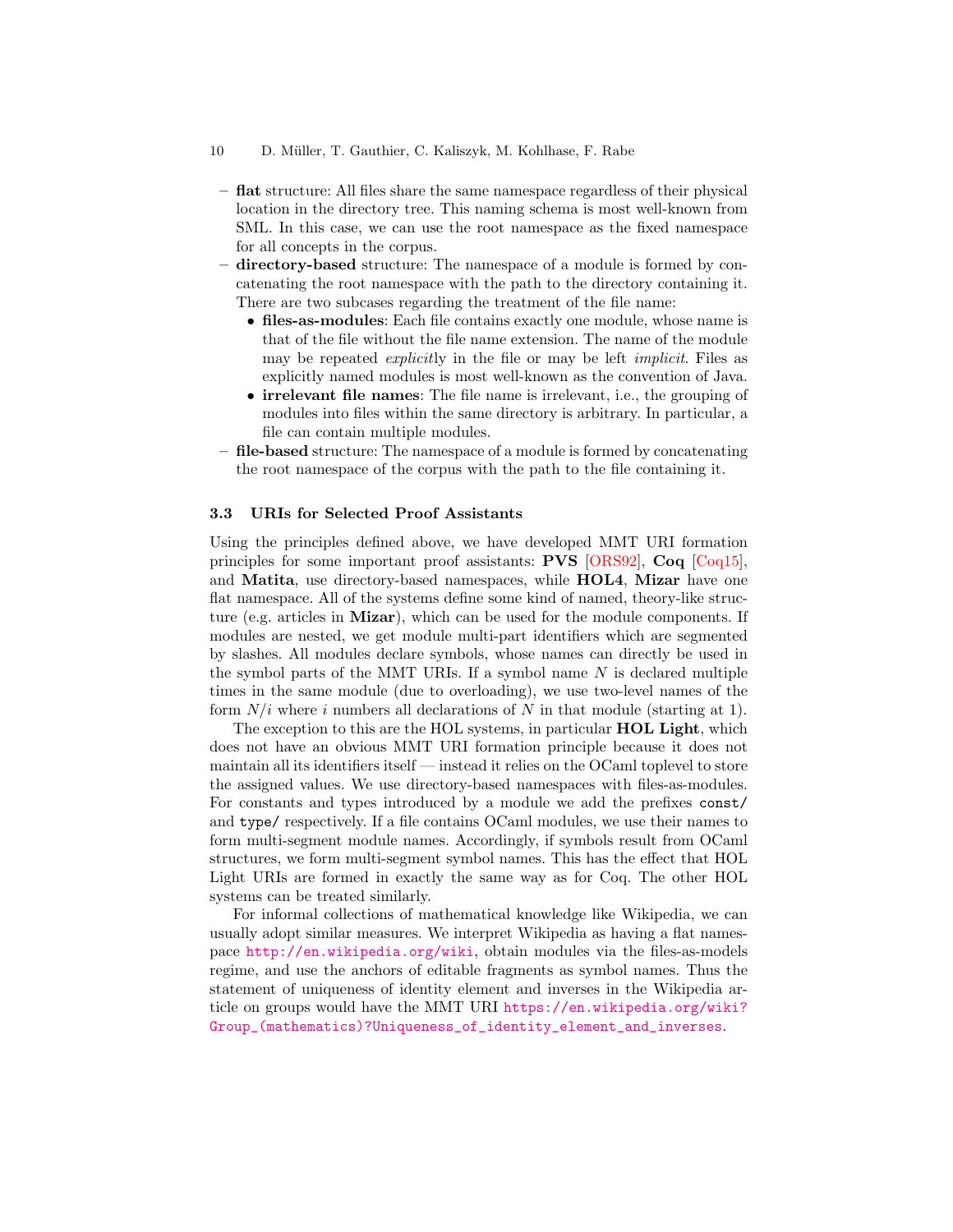Details of the various definitions can be found in [\[MGK](#page-14-12)+17[,PRA\]](#page-14-14).

## <span id="page-10-0"></span>4 A Standard and Database for Alignments

Based on the observations of the previous sections, we now define a standard for alignments. Because many of the alignment types described in Section [2](#page-3-0) are very difficult to handle rigorously and additional alignment types may be discovered in the future, we opt for a very simple and flexible definition.

Concretely, we use the following formal grammar for collections of alignments:

| Collection |                | $ ::=$ (Comment   NSDef   Alignment)*      |
|------------|----------------|--------------------------------------------|
| Comment    |                | $\therefore$ // String                     |
| NSDef      | $\therefore =$ | namespace String URI                       |
|            |                | Alignment ::= URI URI (String = "String")* |

Our definition aims at practicality, especially considering the typical case where researchers exchange and manipulate large collections of alignments. Therefore, our grammar allows for comments and for the introduction of short namespace definitions that abbreviate long namespaces. Our grammar represents each individual alignment as a pair of two URIs with arbitrary additional data stored as a list of key-value pairs.

The additional data in alignments makes our standard extensible: any user can standardize individual keys in order to define specific types of alignments. For example, for alignments up to argument order, we can add a key for giving the argument order. Moreover, this can be used to annotate metadata such as provenance or system versions.

In the sequel, we standardize some individual keys and use them to implement the most important alignment types from Section [2.](#page-3-0) In all definitions below, we assume that  $a_1$  and  $a_2$  are the aligned symbols.

Definition 2. The key direction has the possible values forward, backward, and both. Its presence legitimizes, respectively, the translation that replaces every occurrence of  $a_1$  with  $a_2$ , its inverse, or both.

Alignments with direction key subsume the alignment types of perfect alignments (where the direction is both) and the unidirectional types of alignment up to totality of functions or up to associativity, and alignment for certain arguments. The absence of this key indicates those alignment types where no symbol-to-symbol translation is possible, in particular opaque alignments.

**Definition 3.** The key arguments has values of the form  $(r_1, s_1) \dots (r_k, s_k)$ where the  $r_i$  and  $s_i$  are natural numbers. Its presence legitimizes the translation of  $a_1(x_1, \ldots, x_m)$  to  $a_2(y_1, \ldots, y_n)$  where each  $y_k$  is defined by – if  $k = s_i$  for some i: the recursive translation of  $x_{r_i}$ 

– otherwise: inferred from the context.

Alignments with arguments key subsume the alignment types of alignments up to argument order and of alignment up to determined arguments.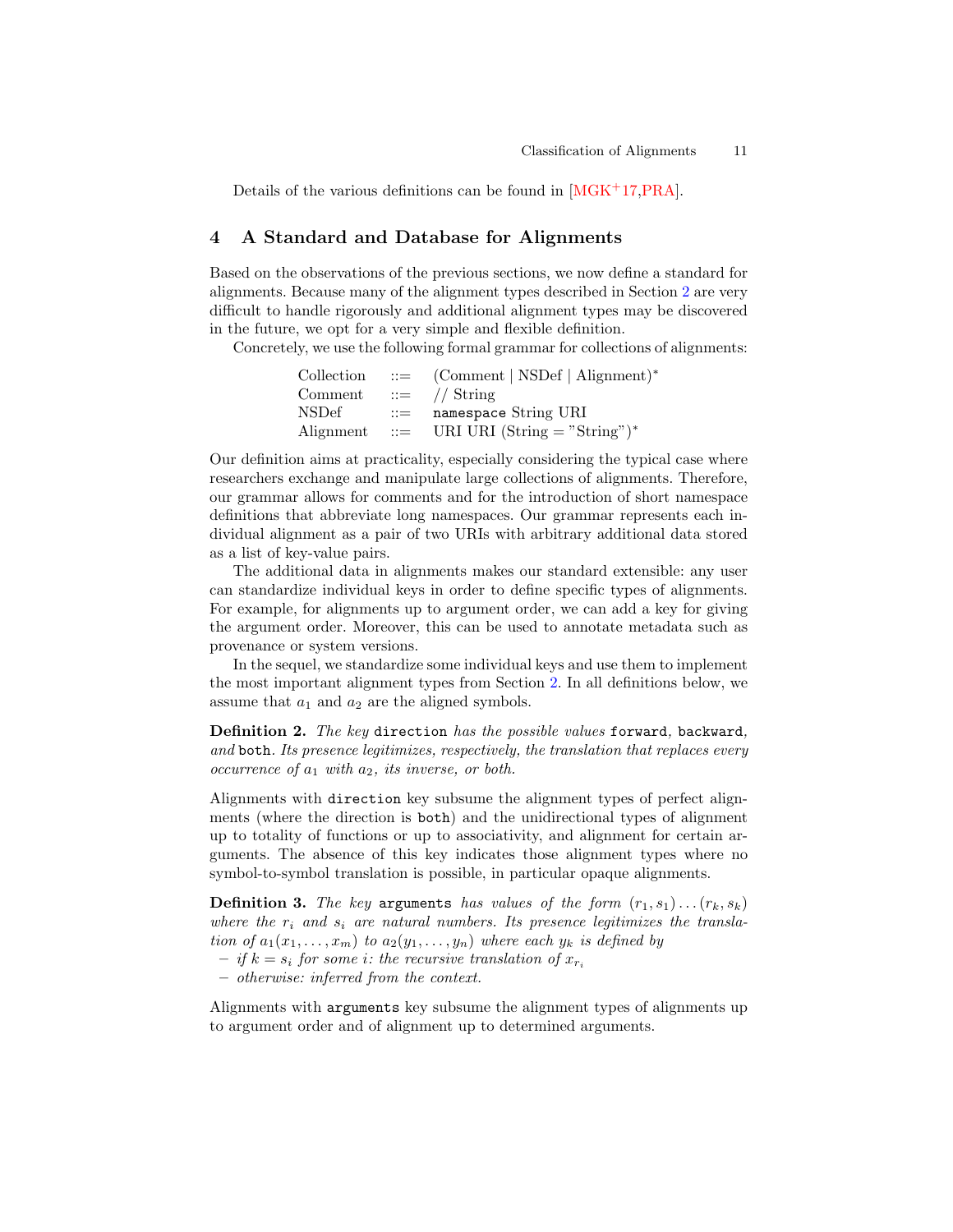#### 12 D. Müller, T. Gauthier, C. Kaliszyk, M. Kohlhase, F. Rabe

|                     | Search                                                                                                                                                                                                                                                                                                                                                                                                                                                                                 | Add URI: http://en.wikipedia.org/wiki/Cart to Concept: Cartesian Product |  | Submit |
|---------------------|----------------------------------------------------------------------------------------------------------------------------------------------------------------------------------------------------------------------------------------------------------------------------------------------------------------------------------------------------------------------------------------------------------------------------------------------------------------------------------------|--------------------------------------------------------------------------|--|--------|
| . 1<br>A<br>FIGHEEO | <b>Cartesian Product</b><br>(See also: Product Type)<br><b>External Resources</b>                                                                                                                                                                                                                                                                                                                                                                                                      |                                                                          |  |        |
|                     | In Set theory (and, usually, in other parts of mathematics), a <b>Cartesian product</b> is a mathematical operation that returns a<br>set (or <b>product set</b> or simply <b>product</b> ) from multiple sets. That is, for sets A and B, the Cartesian product $A \times B$ is the set of<br>all ordered pairs $(a, b)$ where $a \in A$ and $b \in B$ . Products can be specified using set-builder notation, e.g.<br>$A \times B = \{ (a, b) \mid a \in A \text{ and } b \in B \}.$ | Wikipedia                                                                |  |        |

<span id="page-11-1"></span>Fig. 1. The Alignment-based Dictionary — External Resources

| <b>Formal Libraries</b> |                                                                  |
|-------------------------|------------------------------------------------------------------|
|                         | tuple_tp<br>alignments type definition parsing notation metadata |
| <b>PVS/Prelude</b>      | type<br>$tp \rightarrow tp \rightarrow tp$                       |
|                         | definition<br>$[A][B]$ pyssigma $A[x: \text{expr } A]B$          |

<span id="page-11-2"></span>Fig. 2. The Alignment-based Dictionary — Formal Resources

Example 2. We obtain the following argument alignments for some of the examples from Section [2:](#page-3-0)

> $Nat<sub>1</sub> Nat<sub>2</sub> direction = "both"$  $eq_1 eq_2$  arguments  $= "(1, 2)(2, 3)"$ contains<sub>1</sub> in<sub>2</sub> arguments =  $"(1, 1)(2, 3)(3, 2)"$

Finally, we standardize a key for probabilistic alignments:

**Definition 4.** The key similarity has values that are real numbers in  $[0;1]$ . If used together with other keys like direction and arguments, it represents a certainty score for the correctness of the corresponding translation. If absent, its value can be assumed to be 1 indicating perfect certainty.

We have implemented alignments in the MMT system [\[Rab13\]](#page-14-15). Moreover, we have created a public repository [\[PRA\]](#page-14-14) and seeded it with a number of alignments (currently  $\approx 12000$ ) including the ones mentioned in this paper, the README of this repository furthermore describes the syntax for alignments above as well as the URI schemata for several proof assistants. The MMT system can be used to parse and serve all these alignments, implement the transitive closure, and (if possible) translate expressions according to alignments. Available alignments are shown in the MMT browser.

As an example service, we have started building an alignment-based math dictionary collecting formal and informal resources.<sup>[5](#page-11-0)</sup> For this we extend the above grammar by the following:

<span id="page-11-0"></span><sup>5</sup> <https://mathhub.info/mh/mmt/:concepts?page=About>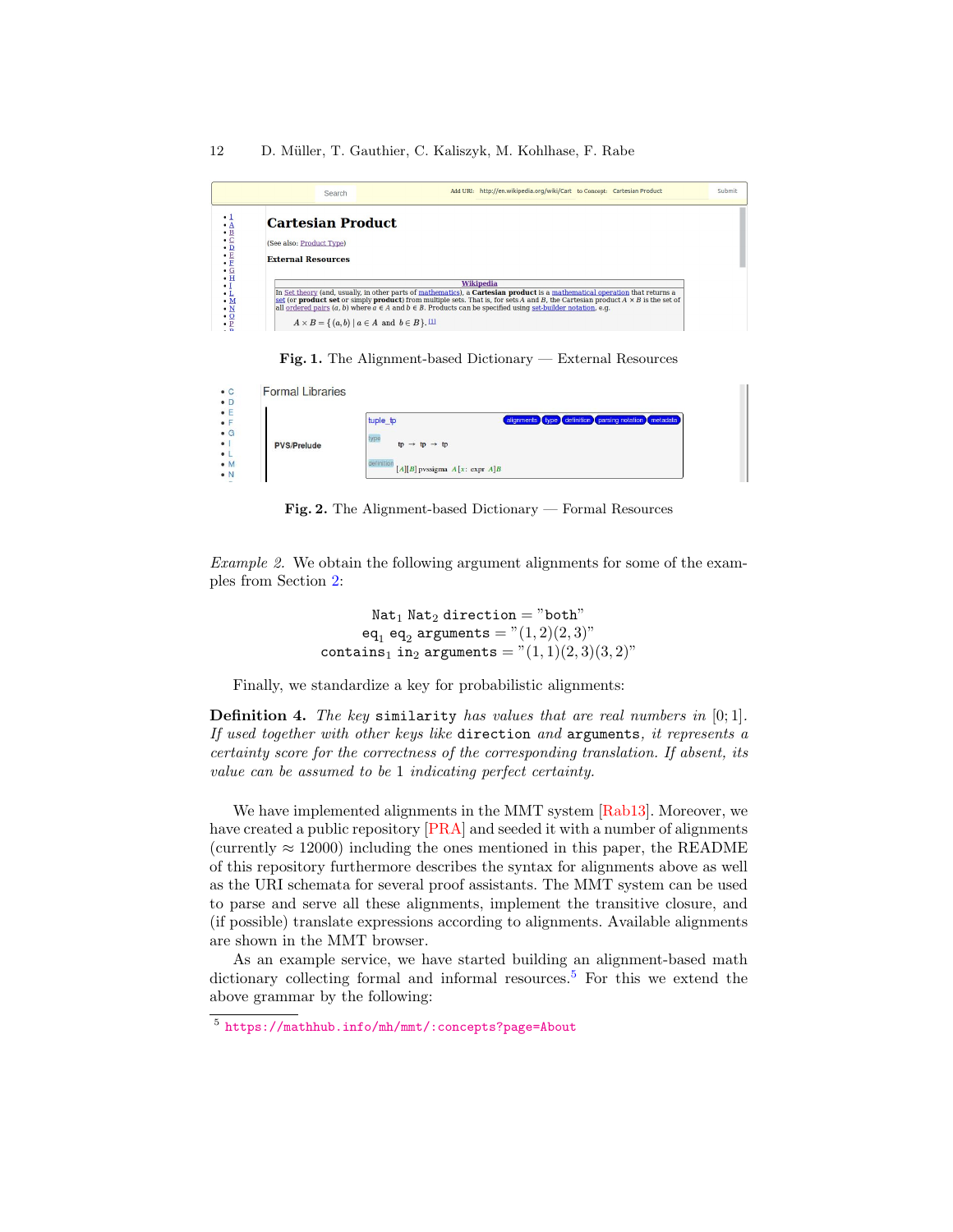| п.<br><b>Formal Alignments</b>                  |                                            |        |                                        |
|-------------------------------------------------|--------------------------------------------|--------|----------------------------------------|
| From                                            | To                                         |        | <b>Arguments Invertible Properties</b> |
| http://github.com/jrh13<br>/hol-light?pair?prod | http://isabelle.in.tum.de/?ZF/ZF?cart_prod | Simple | yes                                    |
| http://github.com/jrh13<br>/hol-light?pair?prod | http://haskell.org/?core?,                 | Simple | yes                                    |

<span id="page-12-0"></span>Fig. 3. The Alignment-based Dictionary — Available Alignments

| From: | http://github.com/jrh13/hol-light?pair?prod | $\checkmark$ |
|-------|---------------------------------------------|--------------|
| To:   | http://github.com/jrh13/hol-light?pair?prod | $\checkmark$ |
|       | linvertible                                 |              |
|       | Attributes: arguments="(1,2)"               |              |

<span id="page-12-1"></span>Fig. 4. The Alignment based Dictionary - Field for Adding Alignments

Alignment  $::=$  String URI (String = "String")<sup>\*</sup>

This assigns a mathematical concept (identified by the string) to a formal or informal resource (identified by the URI). The dictionary uses the above public repository, so additions to the latter will be added to the former. We have imported the  $\approx$  50,000 conceptual alignments from [\[GC14\]](#page-13-7), although we chose not to add them to the dictionary yet, since the majority of them are (due to the different intention behind the conceptual mappings in Nnexus) dubious, highly contextual or otherwise undesirable.

Each entry in the dictionary shows snippets from select online resources if available (Figure [1\)](#page-11-1), lists the associated formal statements (Figure [2\)](#page-11-2) and available alignments between them (Figure [3\)](#page-12-0), and allows for conveniently adding new individual URIs to concept entries as well as new formal alignments (Figures [1](#page-11-1) and [4](#page-12-1) respectively).

# 5 Conclusion

We have motivated and proposed a standard for aligning mathematical corpora. We presented examples of alignments between logical, computational, and semiformal corpora and classified the different examples. The presented MMT-based system for sharing such alignments has been preloaded with thousands of alignments between the various kinds of concepts, including proof assistant types and constants, programming language (including computer algebra) algorithms, and semi-formal descriptions.

Future work includes extending the automated discovery of alignments [\[GK14\]](#page-13-6) to foundations other than HOL. Our main focus was on the logical corpora, but we expect to be able to find much more opaque alignments. We invite the community to use the service. Finally we plan to integrate the use of the alignments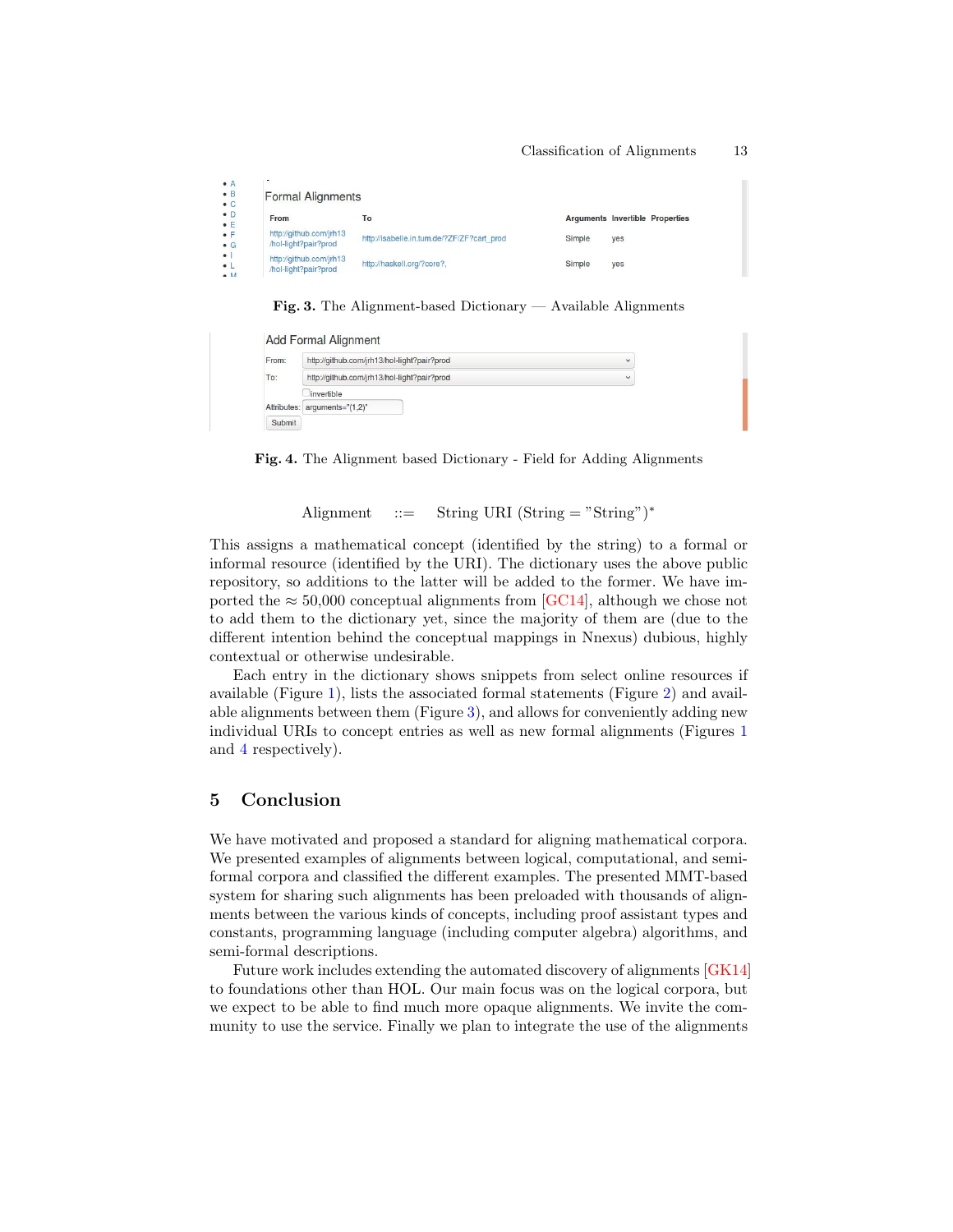database in the various mathematical knowledge management systems. In particular, we want to relate our methods and the alignment database to the tool chain for ontology alignment, e.g. the Alignment API [\[DESTdS11\]](#page-13-11) or the work on logic-independent formalization of alignments in DOL [\[CMK14\]](#page-13-12).

Acknowledgements We were supported by the German Science Foundation (DFG) under grants KO 2428/13-1 and RA-1872/3-1, the Austrian Science Fund (FWF) grant P26201, and the ERC starting grant no. 714034 SMART.

## References

- <span id="page-13-9"></span>ACTZ06. A. Asperti, C. S. Coen, E. Tassi, and S. Zacchiroli. Crafting a Proof Assistant. In T. Altenkirch and C. McBride, editors, TYPES, pages 18– 32. Springer, 2006.
- <span id="page-13-2"></span>AGC<sup>+</sup>04. A. Asperti, F. Guidi, C. S. Coen, E. Tassi, and S. Zacchiroli. A content based mathematical search engine: Whelp. In J. Filliâtre, C. Paulin-Mohring, and B. Werner, editors, Types for Proofs and Programs, International Workshop, TYPES 2004, volume 3839 of LNCS, pages 17–32. Springer, 2004.
- <span id="page-13-1"></span>BFMP11. F. Bobot, J. Filliâtre, C. Marché, and A. Paskevich. Why3: Shepherd Your Herd of Provers. In Boogie 2011: First International Workshop on Intermediate Verification Languages, pages 53–64, 2011.
- <span id="page-13-10"></span>CHK<sup>+</sup>11. M. Codescu, F. Horozal, M. Kohlhase, T. Mossakowski, and F. Rabe. Project Abstract: Logic Atlas and Integrator (LATIN). In J. Davenport, W. Farmer, F. Rabe, and J. Urban, editors, *Intelligent Computer Mathe*matics, pages 289–291. Springer, 2011.
- <span id="page-13-12"></span>CMK14. M. Codescu, T. Mossakowski, and O. Kutz. A categorical approach to ontology alignment. In Proceedings of the 9th International Conference on Ontology Matching, pages 1–12. CEUR-WS.org, 2014.
- <span id="page-13-8"></span>Coq15. Coq Development Team. The Coq Proof Assistant: Reference Manual. Technical report, INRIA, 2015.
- <span id="page-13-11"></span>DESTdS11. J. David, J. Euzenat, F. Scharffe, and C. Trojahn dos Santos. The alignment api 4.0. Semantic Web, 2(1):3–10, 2011.
- <span id="page-13-0"></span>ESC07. J. Euzenat, P. Shvaiko, and E. Corporation. Ontology matching. Springer, 2007.
- <span id="page-13-7"></span>GC14. D. Ginev and J. Corneli. Nnexus reloaded. In Watt et al.  $[WDS^+14]$  $[WDS^+14]$ , pages 423–426.
- <span id="page-13-6"></span>GK14. T. Gauthier and C. Kaliszyk. Matching concepts across HOL libraries. In S. Watt, J. Davenport, A. Sexton, P. Sojka, and J. Urban, editors, CICM, volume 8543 of LNCS, pages 267–281. Springer Verlag, 2014.
- <span id="page-13-4"></span>GK15. T. Gauthier and C. Kaliszyk. Sharing HOL4 and HOL Light proof knowledge. In M. Davis, A. Fehnker, A. McIver, and A. Voronkov, editors, LPAR, volume 9450 of LNCS, pages 372–386. Springer, 2015.
- <span id="page-13-3"></span>GKU16. T. Gauthier, C. Kaliszyk, and J. Urban. Initial experiments with statistical conjecturing over large formal corpora. In A. Kohlhase et al., editor, Work in Progress at CICM 2016, volume 1785 of CEUR, pages 219–228. CEUR-WS.org, 2016.
- <span id="page-13-5"></span> $H^+15.$ T. C. Hales et al. A formal proof of the Kepler conjecture. CoRR, abs/1501.02155, 2015.